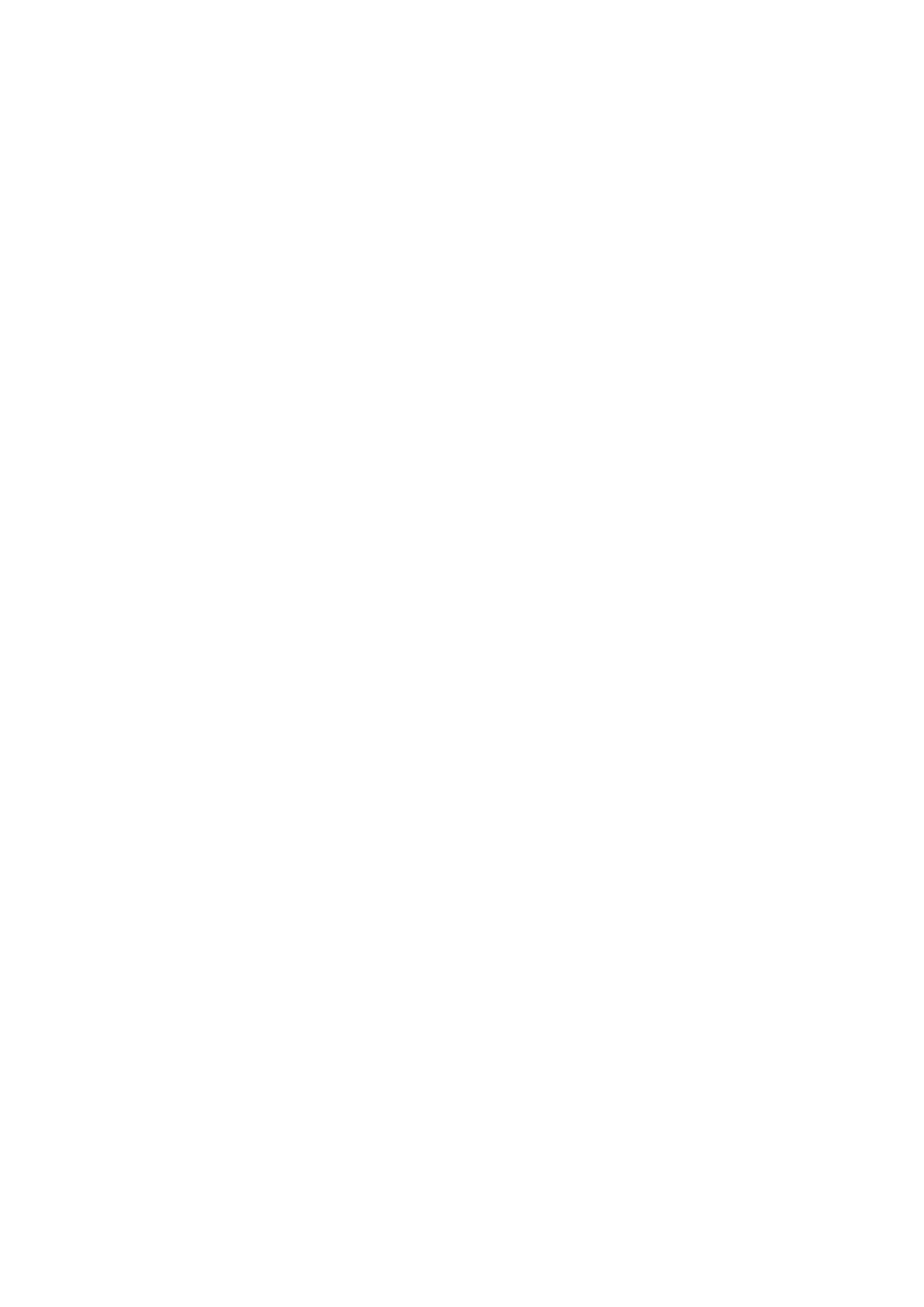# **URBAN SPECULATION AS SPAIN'S MOST SERIOUS, SYSTEMIC AND ENDEMIC PROBLEM**

## **GENERAL FACTS – THE STATE OF THE QUESTION:**

- 1. At this historical moment it is a fact that **never in the history of Europe** and possibly of the world had there been **such a devastating use of the territory** as that of Spain in he last 4 decades.
- 2. The dimensions of urban speculation and its consequences in Spain are **mostly unknown by public opinion**, there being a partial awareness of some aspects of the problem. This is due to the fact that
	- a. the **whole political system and all main parties are complicit with speculation and corruption**, there being no substantial difference between leftwing and right-wing parties: the differencies are mostly in the discourse, where conservative parties make a stronger defence of practices related to speculation and unsustainable development, but in the deeds there is little difference as is obvious if we compare the politics undertaken by the socialist government in Andalucía and Cataluña, and those undertaken by the Popular Government in Valencia, Baleares, Murcia, Madrid or Galicia; even in townhalls where Izquierda Unida governs, like Rivas Vaciamadrid or Córdoba there are strong speculation processes going on, as well as in other townhalls governed by nationalist or independent parties;
	- b. and that **a culture of speculation has been promoted amongst citizens** by the administration and the market where money has been mostly invested in housing properties and speculation has been thought of as a proper basis for economic enrichment of individuals, making of speculation truly a "national sport" and a habitual practice of citizens, driven by false assumption about the "good" effects of such practices for the economy and for "development" which have turned out to be completely wrong in the light of the current crisis.
	- c. This has induced a **lack of awareness of the more general problems derived from speculation** from the part of the citizens, who, apart from environmental groups, have acted mostly when there was direct aggression to their property, and even then only in few of the cases, since also,
	- d. a culture **of ignorance of civil rights** has also been promoted in which the citizens have realised that no help was coming from the administration, often leading to a feeling of impotence in the citizen that has suffered abuse or is observing abuse in others or in the environment.

Doubtlessly **the amount of petitions to the Committee** coming from Spain related to both social and environmental problems derived from urban speculation **is a clear indicator of this** extreme and mostly unknown dimension of the problem, and of the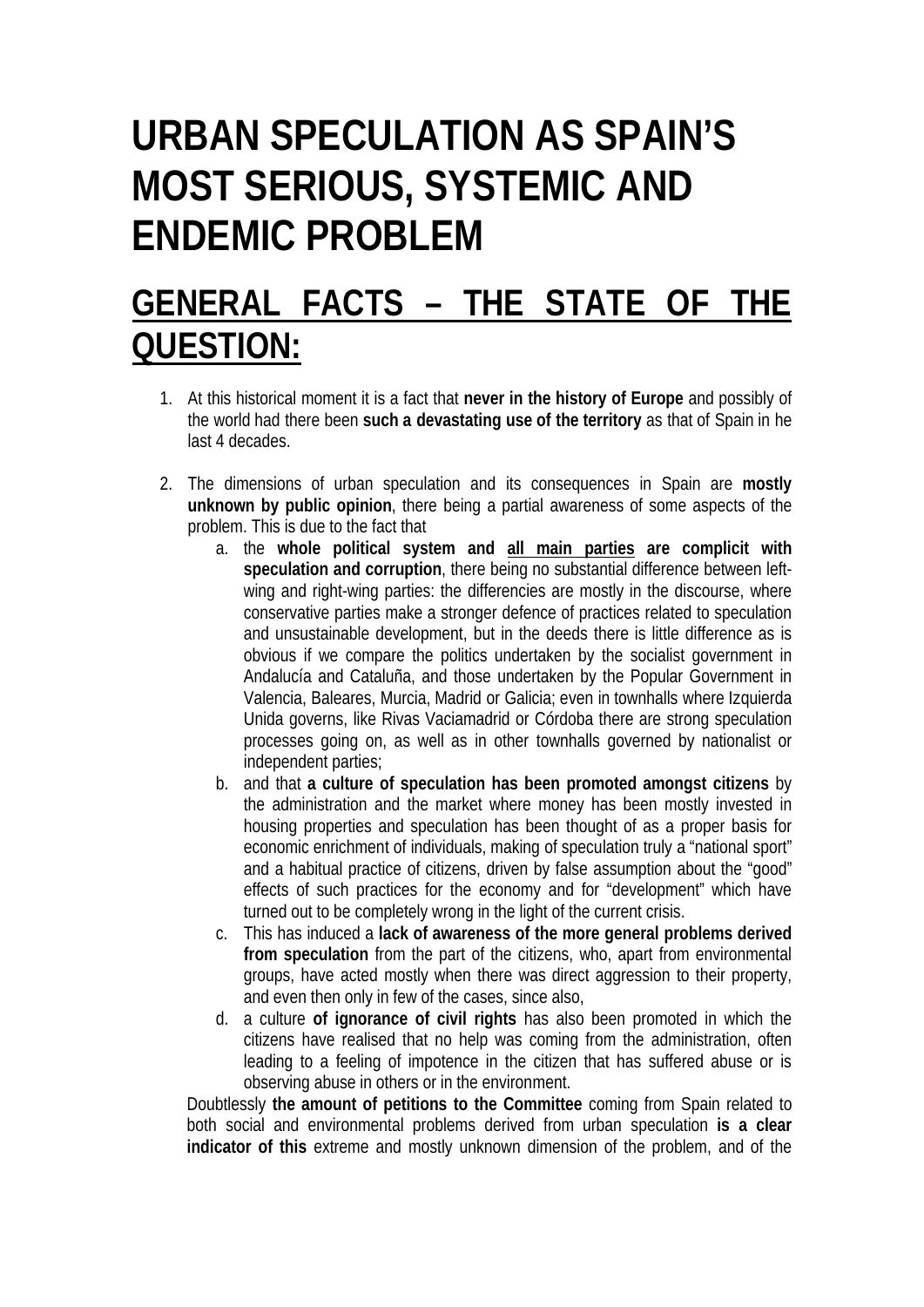growing social contestation to it, which is structured at present in at least three main branches:

- environmentalist groups,
- groups that fight for an adequate housing, and
- groups against urban abuses.
- 3. In 20 years **the number of houses in Spain has doubled**, from 10 million to over 20 million, most of them having been built in the last 5 years.
- 4. According to official reports at the moment **there is urban land ready** to be urbanised that will **mutiply by three the houses in the coast,** which means **another 20 million houses**.
- 5. At the same time, according to diverse estimations and evidences, there is an attempt to **requalify over 10 billion square meters of rustic or protected** land into urban land that would give place to the **construction of another 20 million or more houses.**
- 6. According to official reports at the moment there are more than **3 million empty houses** in Spain, mostly used as investment of speculators. Paradoxally and as a consequence of the speculative spiral, **housing is increasingly inaccesible to the population**, that is subdued to an increasing and generalised **precarious state unprecedented in developed countries**.
- 7. According to diverse estimations there are **over 1 million illegal houses** in Spain.
- 8. The **whole coast as well as the inland of Spain** is subject to wild speculation. These are a few examples of some of the more menaced areas of which we have been able to gather some general information:
	- a. Comunidad de Madrid over two million houses foreseen:
		- i. in 90 of the 200 municipalities, land for one million houses wants to be requalified, there is still land available for 7,5 million houses, that could generate an urban area as populated as Tokyo with 35 million inhabitants.
		- ii. in some municipalities the expectations of growth are over 15.000%, (multiplying by 150 to 200 the actual population): various cases of areas with around 200 inhabitants that want to build enormous projects including between 7.000 and 10.000 houses for more than 36.000 people.
	- b. Comunidad Valenciana over a million new houses expected,
	- c. Región de Murcia over 800.000 expected in new plans according to a report from the University of Murcia,
	- d. Almería according to official numbers nearly two million houses are expected by local authorities.
		- i. 8 Townhalls of East Almeria expect to requalify 200 million square meters of land for 500.000 new houses (nearly 2 million population) covering a surface the size of Madrid including metropolitan area, multiplying by 30 the population, and 30 golf camps, in the most desertic and less developed regions,
	- e. Málaga over one million ouses expected in one of the most damaged and urbanised areas of the mediterranean coast,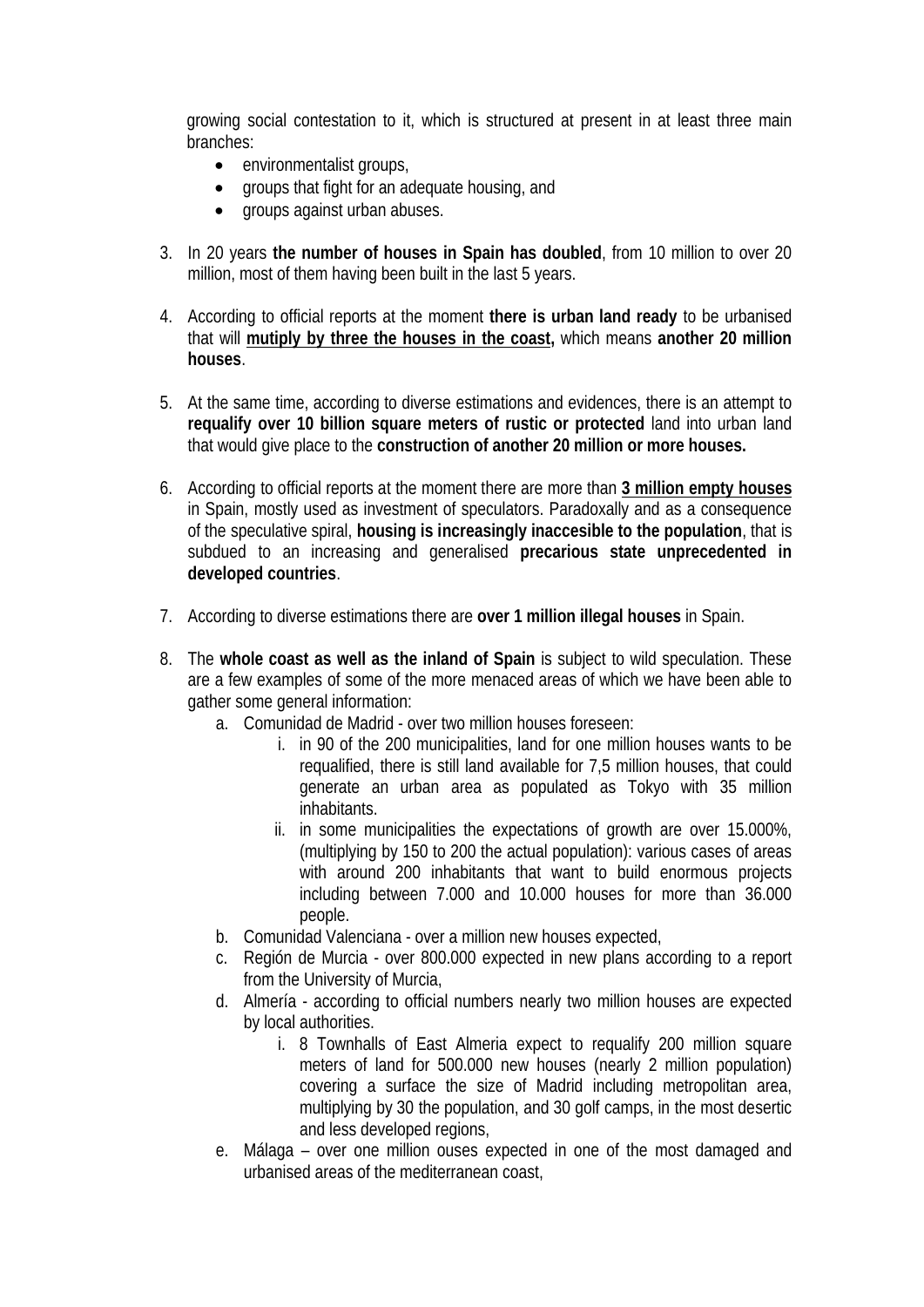- f. The Coast of Galicia 650.000 houses expected according to a report from La Voz de Galicia.
- 9. The **construction rates** in recent years have been around **five times higher than that of the rest of the EU:** in Spain in 2006 and 2007 more houses have been built than in Germany, France and the UK put together, which make together a population five times larger. The surface equivalent of **50.000 football camps** has been urbanised in Spain **every year** since 2000.
- 10. This **systemic and endemic character of urban speculation and corruption** in Spain is precisely the reason why we urgently **need help from outside Spain, from the EU Parliament.**

## **MAIN CONSEQUENCES AND PROBLEMS - GENERAL FACTS:**

We can summarise the problem in the following five points:

- **1. Urban Speculation is the direct source of the most severe environmental problems:**
	- a. No other problem has such a devastating effect on the territory with the urbanisation of over 10 billion square meters (1 million football camps) in the past 3 decades, especially in sensitive areas like the coast.
	- b. Many of the **urbanisation projects are built in protected areas**, systematically violating European, National and regional laws, often with the approval of regional and municipal authorities. (We give evidence of this practice with the reports and courts procedures opened succesfully by us in a diversity of regional and national Courts)
	- c. The overuse of resourses and energy has also a direct and devastating impact on the **climate change** and makes it impossible for Spain to decrease emissions of C02.
	- d. The favourite urbanisation model: **golf resorts** with thousands of houses, is paradigm of this urbanising madness, since it is the most inadecuate model for a country with generalised lack of water. There are over 300 Golf Camps in Spain, many of them in desertic areas. At least another 300 are planned for construction in the future. The **water use for golf Camps is mostly illegal** coming from drinkable water, and not from treated sewage water as is obliged by some regional laws.
	- e. There is an **excessive construction of large infrastructures** that promote urban speculation and construction industry, such as high speed trains, highways and motorways, airports and ports, many of these **with enormous financing from the European Union and devastating environmental impact.**
		- i. Soon Spain will be the country with the largest highspeed train railway network in the world, and
		- ii. Madrid is already the city with more highways and motorways in the world after Singapur, with 5 surrounding circle motorways and over 12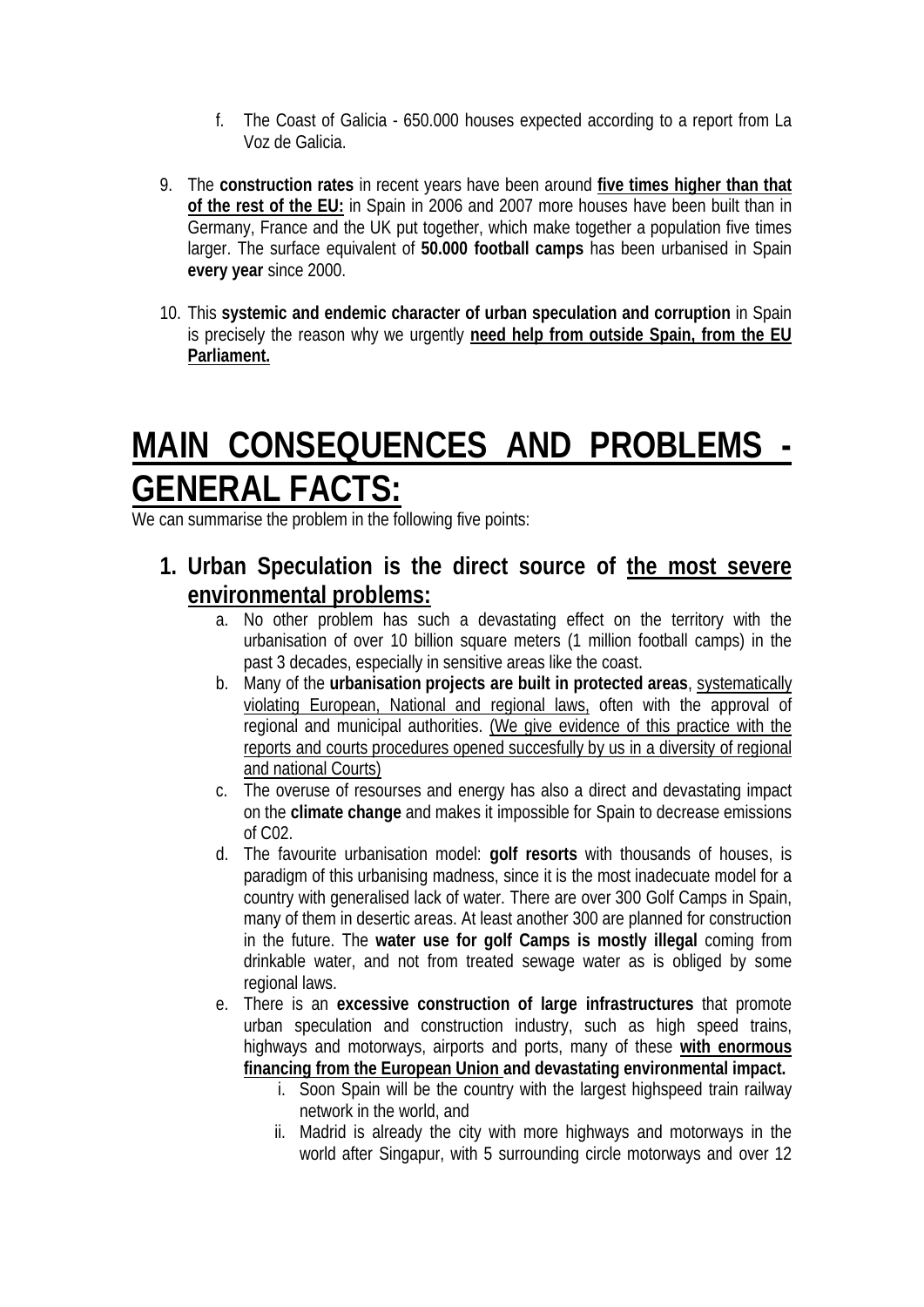radial motorways as well as many other road systems, and still pretends to build over 300km in the coming years.

### **2. Urban Speculation is the direct source of many of the most severe social problems:**

- a. **inaccesible housing**: the current model is **anticonstitutional,** since it fosters speculation and makes housing inaccessible, in total contradiction with the article 47 of the Spanish Constitution. The report by the **United Nations Aggregate on Housing** is very strongly denouncing the precariuosness of housing in Spain and the ways in which this problem is linked to urban speculation. This is also shown in the numerous social movements emerged in Spain over the last yeras demanding adecuate housing.
- b. lack of infrastructures particularly regarding **sewage, with systematic violation of European Directives.**
- c. lack of basic resources, particularly regarding **water, with systematic violation of European Directives.**
- d. constant **abuses** through
	- i. **expropriation,**
	- ii. **mobbing**,
	- iii. people **forced to leave their houses** when they cannnot pay the mortgage,

and other tactics,: **there are millions of victims of urban abuses in Spain.**

- e. constant **frauds** in the estate industry: according to the 2005 report from AUSBANC **98% of the advertisements of the estates industry is fraudulent**.
- f. constant difficulties to **democratic participation** in the processes of urban planning.
- g. life becomes more expensive while **the quality of life is constantly decreasing**, with precarious basic infrastructures, lack of water and sewage, collapse of the traffic in local road systems, etc.
- h. the new urban models are **anti-social** and segregate the territory: huge urbanisations with no public space, with large consumption of resources and favouring a consumer model based on large commercial centres, that have occupied the place of public space.
- i. The urban model favours a **diffuse and fragmented urban growth** that generates an enormous need for private motorized mobility **leaving the private car as only alternative for transportation.**
- j. Increasing **inequality between investors or land owners and people subject to inhuman lifelong mortgage systems or expropriation**.

### **3. Urban Speculation is the direct source of some of the most severe cultural problems:**

- a. because of **systematic destruction of the cultural heritage: thousands of archeaological sites and culturally relevant buildings are menaced or have been detroyed by urban speculation.** Some examples:
	- i. In East Almeria, over 500 sites are menaced in one of the richest archeological areas in Spain,
	- ii. In Toledo an important site is menaced,
	- iii. the city of Numancia, one of the most important archeological sites in Spain is about to be surrounded by urbanisations.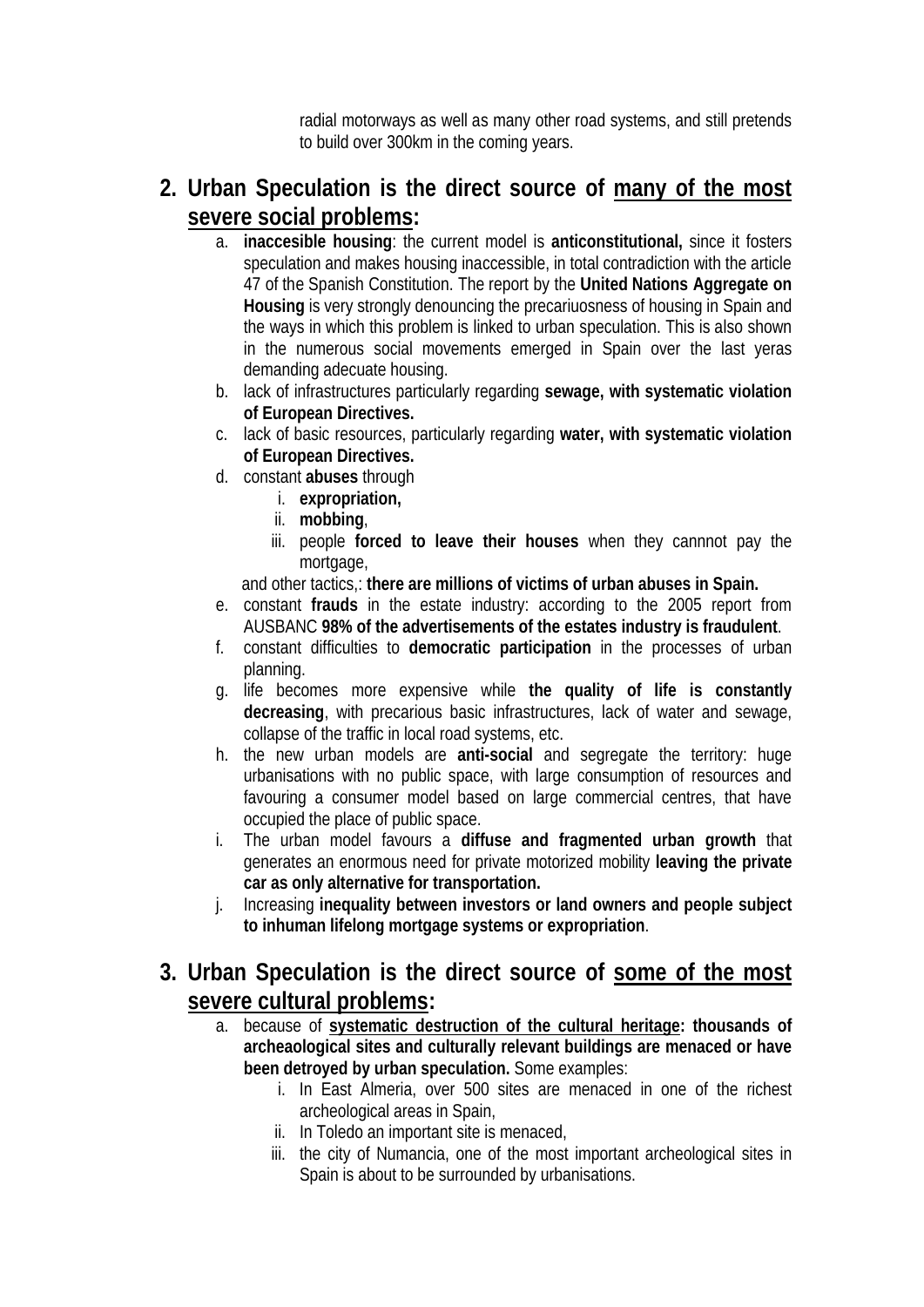- b. because of the systematic **destruction of the landscape and natural environment,** indeed of all those values that are used by tourism industry as the identity and attraction of the land, like so called "virgin beaches".
- c. because of the **erasure** of local specificities and cultures, subsumed under the tourism industry and forced to become a parody of themselves, and brutally erased by the onslaught of northamerican and other models of life and consumption that acquire their strongest form of cultural colonisation in urban models, as a conclusion of other previous forms of cultural colonisation through cinema, communication and leisure industry, food industry, fashion and textiles industry, etc.
- d. One of the consequences of this is the loss of sovereignity regarding food.
- **4. Urban Speculation is the direct source of the most severe economic problems:** 
	- **a.** with the economy of the country centred in construction, **Spanish economy is seriously unbalanced,** with a reduction of productivity and of the capacity to promote other kinds of industry which are less damaging to society, culture and environment.
	- b. with an enormous degree of **submerged economy**, which according to the Ministry of Hacienda, constitutes **the 20% of the Spanish Interior Product** or PIB,
	- c. with its related and illegal practices **of money laundering**, in which Spain has become one of the first countries in the world
	- d. with the **26% of the 500€ bank notes from the whole euro zone circulating in Spain.**
	- **e.** with the extreme **consequences of the explosion of the "estates bubble"** or the financial bubble that has grown around urban speculation over the last decades,
	- **f.** with the explosion of the "bubble" having especially bad repercussions regarding employment, since **20% of employments generated over the last years have been in construction and 16% unemployment at present crisis.**
	- g. with and extremely **bad repercussion in tourism industry itself**, as is shown in the report by **Exceltur**, 2005.
	- h. with a **disappearing of agriculture and other forms of local industry** that is **eliminating alternative sources of productivity and diversification**.
- **5. Urban Speculation is the direct source of the most severe political problems:** 
	- a. **Generalised corruption that affects all political parties**, is **the most severe menace to democracy** in Spain since its implantation.
	- b. **Urban Speculation is the main source of corruption that affects the system at all scales:**
		- i. all main political parties
		- ii. the whole estates industry
		- iii. banks
		- iv. courts of justice
		- v. individual speculators and investors
		- vi. international investment companies and funds
		- vii. international mafias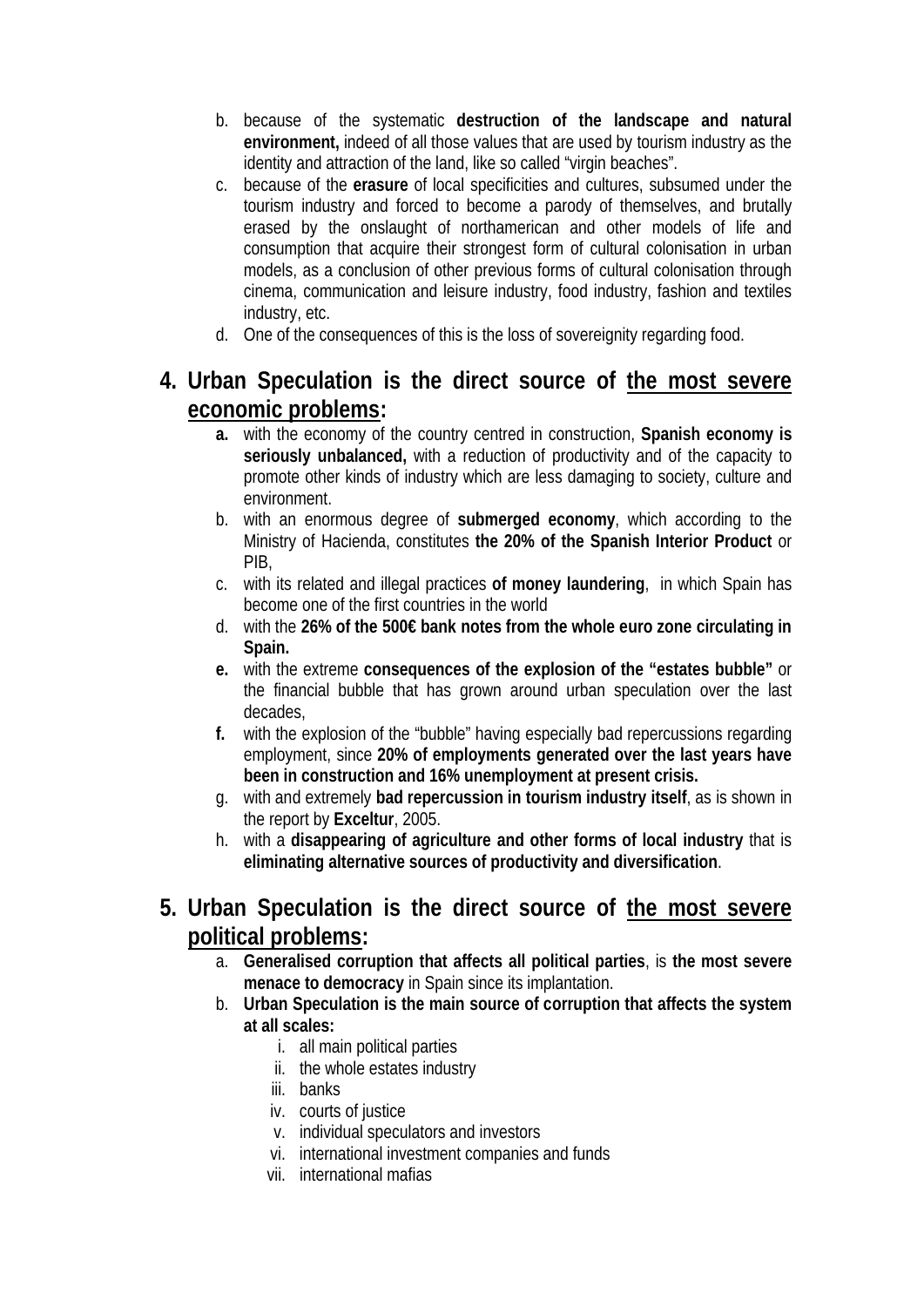viii. tourism industry

- c. according to official data from the Tribunal of Accounts **one third of the financing of political parties comes illegally or legally from urban speculation.**
- d. The generalised implantation of **international Mafias** that "launder" their money coming from crime is another of the most severe and least known problems (according to a judge from Malaga there is an agreement between the mafias and the administration to allow them to do their business as long as they don't commit crimes in the country).
- e. The recent known corruption cases, as the one of Marbella are only a **very small part of the whole**. We may say that *Spain is Marbella*: Marbella is the paradigm of the situation that affects the whole country.
- f. The current model is anticonstitutional: The spanish constitution says that administrations should to prevent speculation and secure adecuate housing. *Article 47 of the Spanish Constitution: All Spanish people have the right to an adecuate housing. Public powers will promote the necessary conditions and establish the pertinent norms to make this right effective, regulating the use of land according to general interest in order to avoid speculation.*

## **WHAT IS THE CAUSE OF THIS SITUATION?**

The dimensions and characteristics of this situation in Spain, that make it **unique in the world**, have **very specific causes**:

- 1. **Since the XIX century the laws have favoured speculation** and increasingly generated a **State of Exception** in construction and urbanising politics:
	- **a.** Already since the XIX century the **added value** of the urban land goes **to private hands**, something that **does no happen in other countries.**
	- b. Since 1956 there is the law that allows to add to the land an extra added value called "**future urbanising profit**".
	- c. Since 1960 there is the figure of the "*Convenio Urbanístico*" or urban agreement, that allows the townhalls to make special modification of the use of land with no major control from regional governments, and even less from the central government.
	- d. Since 1998 there is an ultraliberal land law that makes all the land urbanisable this was recently repeald by socialist government..
	- e. More recently, in 2003, the figure of the *Urbanising Agent* was approved, that facilitates the obscure handling of the land.
	- f. The laws of **financing of townhalls**, of financing of **political parties** or the **expropriation** laws are also key to this situation.
- 2. This **State of Exception** has generated a "paradise" for:
	- a. global financial funds that have inverted billions of dollars in the Spanish estate industry,
	- b. international and national mafias,
	- c. investors of all kinds
	- d. corruption in general,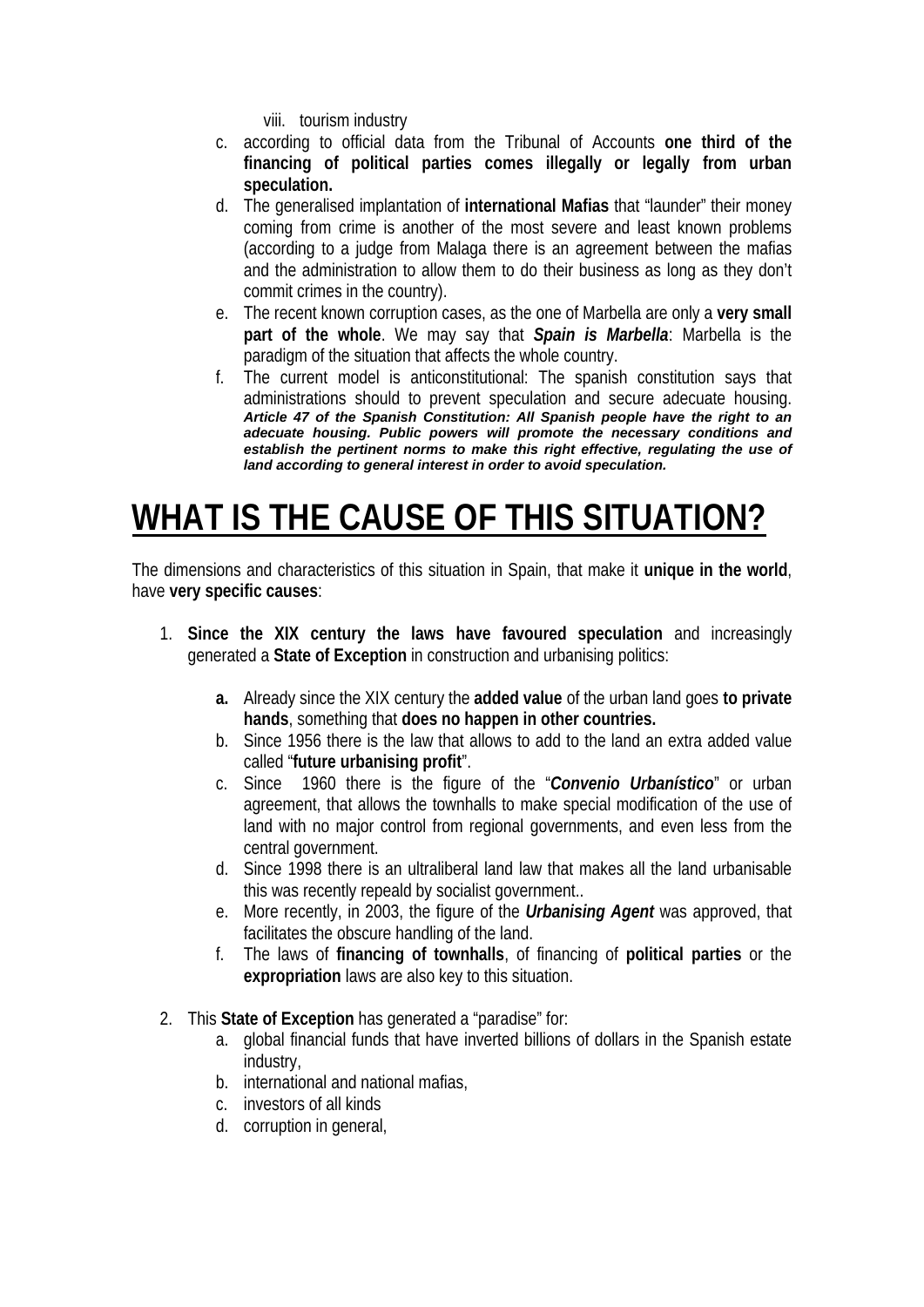- e. also due to this Spain has become the first tourism country of "sun and beach", attracting economies and citizens from all the globe, particularly northern and central Europe.
- 3. In this exceptional situation **laws** turn out to be **far too slow and inadecuate** to protect both the **citizens, the territory and the heritage**. And they are **seldom applied.**
	- a. **the slowness and scarcity in application of law leads to a politics of "hechos consumados" or given facts**, which means that citizens arrive always too late to having a verdict that confirms that the project in question was illegal, when it is already finished and the damage is irreversible,
	- b. **the regional and local administrations systematically act against the law.**
	- c. **discretionality and secrecy** is the keynote of the transactions between promotors and administration,
	- d. ignoring the rights of citizens to **public participation**, with a
	- e. complete **lack of information** of the changes in use of the territory that directly affect them.
	- f. the regional administrations a**void or misuse instruments for "ordering of the territory"** converting them into weapons for territorial disorder and destruction. A good example are the reagional and subregional Plan of Ordernación of the Territory, which, when applied often not only do not set limit to urbanisation, but add more instruments for massive construction, as is the case of the POTLA, The subregional plan developed for East Almería, which promotes the generation of a huge city of 100.000 houses built from nothing, in a desertic area, and sets no limit to other developments that the townhalls are proposing for over 500.000 houses.
	- g. **the law is unequally applied,** so that seldom or never are large promotions or hotel constructed in protected areas demolished, whereby generally enormous and often illegal compensations are negotiates, like in the case of the Algarrobico Hotel, whereas houses of isolated citizens are demolished with no concerns for compensations.
- 4. The administration has therefore increasingly **fostered an anticonstitutional speculative development model** that is causing devastation and precariousness generating a wrong public consciousness of speculation as a positive or necessary aspect of progress and development.

### **WHO IS RESPONSIBLE FOR THE SITUATION?**

#### **COMPETENCIES**

Competencies for construction lie at a first instance in the townhalls, yet the regional governments are ultimately responsible for ordering the territory and controlling mass construction. The state has very limited competencies, and even more so does the European Union.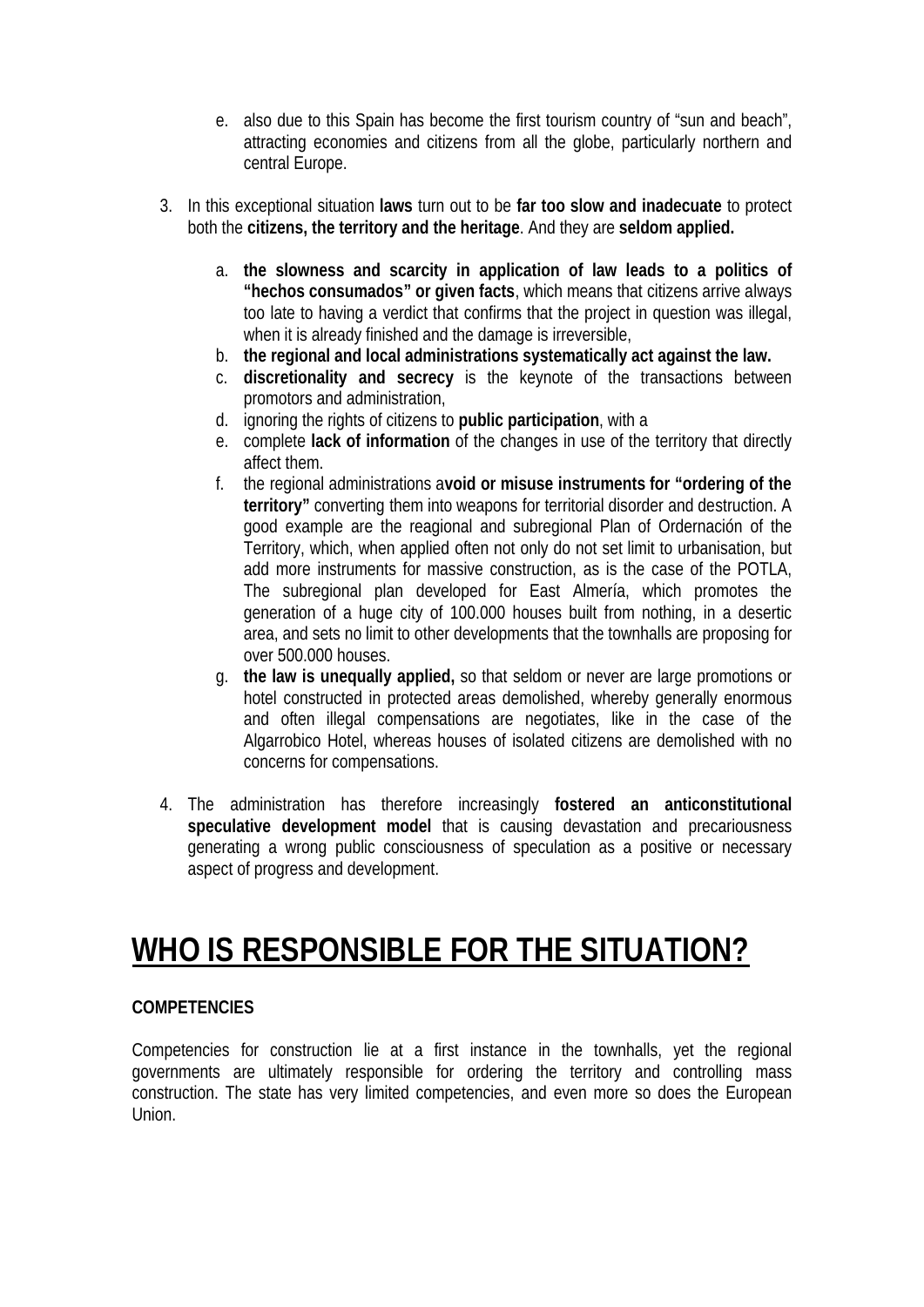But the Regional governments are mostly excercising no control. In Spain there are **17 regional administrations**, each one with their regulations concerning the land, most of them fostering speculation and devastation.

We need national state intervention in this territorial disorder, but also intervention from international Institutions, especially the EU Parliament, in such an endemic and systemic problem that affects the whole country and its political and economic system.

#### **THE GOVERNMENT IS NOT GIVING SOLUTIONS**

No alternate ways of economic growth are being put into practice, no moratoriums are being mentioned, most of the figures that foster speculation are not being questioned (only a few that are part of the 1998 law of the conservative party). **Only a few partial solutions are being put into practice that in no way alter the situation as a whole.**

The situation of economic crisis cannot be an excuse to **continuate protecting and financially helping the construction sector,** as is being done by the current administration.

#### **HELP FROM INTERNATIONAL INSTITUTIONS IS NEEDED**

We need **help form International Authorities**, especially the EU, in a problem which affects all main political forces in Spain, where the systemic and endemic corruption of the system makes it **impossible to get true sustained or substantial help from authorities within the country** or from the Spanish government. This also the reason why social and environmental groups get only limited support from the press, especially regarding the systemic and generalised aspects of the problem.

We need a **global intervention and pronouncement** in all matters affecting european directives, and all important matters at a scale that **addresses the problem as a whole** not in isolated chapters or offering partial solutions.

We need the EU institutions to undertake reponsibility for a radical **transformation in European Funding, which often goes to illegal urbanisation projects**, or unnecessary infrastructure projects at the service of speculation and unsustainable development. Instead funding should go to help the citizens construct a truly democratic and participatory system, helping civil and environmental movements.

We need this to be a **preventive action against an increasingly global problem**, as is shown in the fact that Spanish Constructors and promotors are expanding in areas like Eastern Europe (Poland), North Africa (Marrocco), or Latin America (Panama).

Urban Speculation in Spain **IS A EUROPEAN AND GLOBAL PROBLEM**:

- because **the environment and cultural heritage** of one of the very culturally and environmentally significant countries of Europe is being destroyed
- because thousands of **citizens from all over Europe** are being directly abused
- because it is **a model that is starting to be exported to other countries in Europe** and the world: we have to avoid this to happen with preventive action that sets good precedents and example to Europe and to the rest of the world with regard to the ever growing greed of the industries flourishing around urban speculation.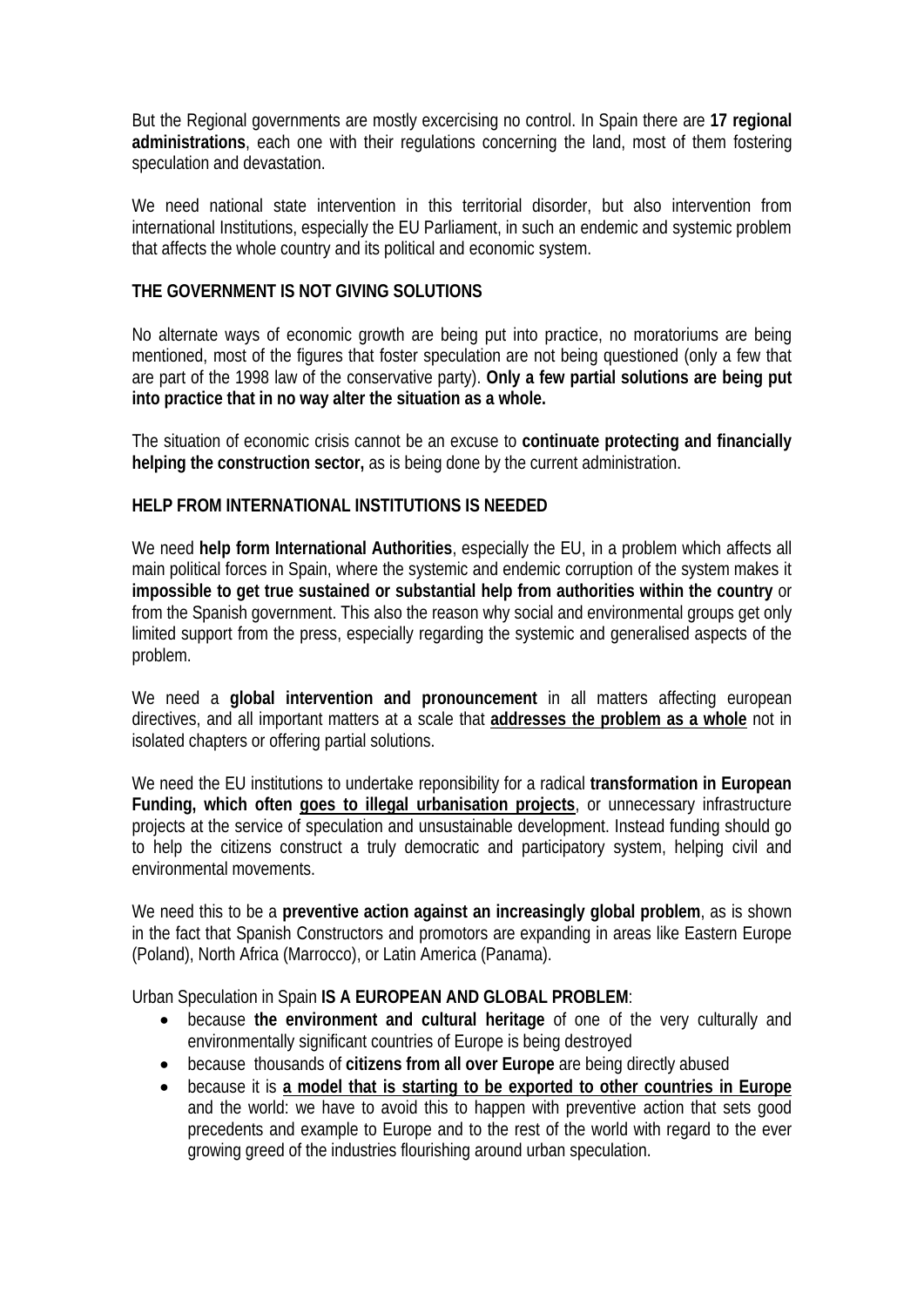IN THIS CONTEXT OF NEED WE CALL UPON THE EUROPEAN UNION TO EXERCISE **ALL THE PRESSURE THAT IS POSSIBLE FOR THE ERRADICATION OF THIS EXTREME PROBLEM** THAT IS CAUSING AN **IRREVERSIBLE AND UNPRECEDENTED DEVASTATION** OF NATURAL RESOURCES AND CUTURAL HERITAGE AND AN U**NPRECEDENTED SITUATION OF ABUSE** OF SPANISH AND INTERNATIONAL CITIZENS.

## **WHAT NEEDS TO BE DONE?**

No partial measures are possible here. There needs to be an **integral urgent and drastic plan** that includes, at the very least, the following:

# **90 MEASURES AGAINST URBAN SPECULATION, ABUSES, CORRUPTION AND DEVASTATION**

**A. Urgent measures against devastation and destruction of the territory, the environment, cultural heritage and urban abuses through Immediate moratoriums in requalifications** of land (billions of square meters are already requalified and waiting to be constructed). Moratoriums and severe **limitations** in construction are also needed (there are 3 million of empty houses, demand is speculative to a large degree.) The urbanising competencies should be taken away from those townhalls and regional administrations that are promoting a speculative and anticonstitutional form of development.

- **1. Moratoriums**
	- a. **General Moratorium in land requalifications**, in all the territory, particularly where no basic resources like water are guaranteed.
	- b. **General Moratorium in construction** of new urban developments in all the territory, particularly where no basic resources like water are guaranteed.
	- c. **Moratorium** in the construction of **Golf Camps** and Resorts, as well as Skiing Stations in the mountains and other sports installments of great impact.
	- d. **Moratorium in the development of transport infrastructures** that are not fully justified for ends other than speculation (roads and highways, high speed trains, ports –both for leisure and goods- and airports).
	- e. **Zero Growth** in all municipalities that have had an increase higher than 10% of urban land or population over the last decade and in all areas with saturated sewage systems.
	- f. **Limits of 10% growth per decade of population / urban land / houses** in the municipalities that have had less than 10% growth in the last decade and that justify their need of growth according to parameters other than speculation (population, etc).
	- g. **Growing towards the inside of the cities**, using the enormous contingent of empty houses and with coherent regeneration of urban areas.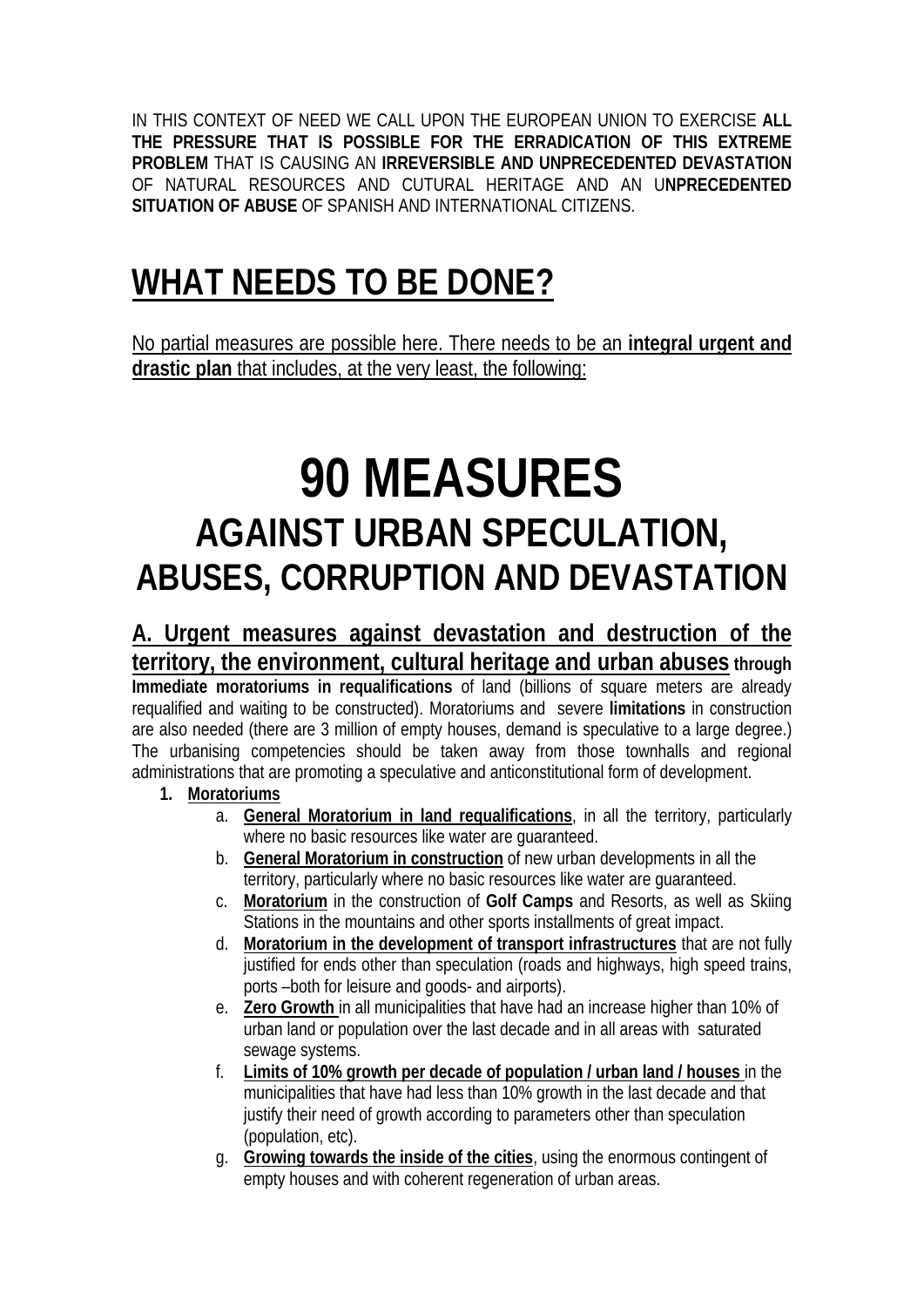- h. **Limit every new development** to the construction of "Public Parks of Houses"or *Parques Públicos de vivienda.*
- i. **To prohibit urbanisation projects that are not public.**
- j. **Prohibition of Partial Modifications on planning** that attempt to generate new urban or industrial areas.
- k. New developments will be as **extensions of existing ones**, prohibiting diffuse and segregated use of the territory and avoiding large urban agglomerations.
- **2. Requalification back to protected land** 
	- a. **Application of laws aiming at Inverse Requalification** to protected land of all the urban or urbanisable land that is not fully justified, as is foreseen by national law.
	- b. **Expropriation or nationalisation of urbanisable land** in protected areas or where it is not fully justified to build for its **special protection**.
	- c. **Emission of public debt to buy land** qualified during the last 5 years at the price of public "*escritura*".
- **3. Financing**
	- **a. A radical transformation in European Financing,** which often **goes to illegal urbanisation projects, or unnecesary infrastructure projects** at the service of speculation and unsustainable development. Instead funding should go to helping the citizens construct a truly democratic and participatory system, helping civil and environmental movements.
	- **b. A radical transformation in National, Regional and Local Financing,** which often **goes to illegal urbanisation projects, or unnecesary infrastructure projects** at the service of speculation and unsustainable development. Instead funding should go to helping the citizens construct a truly democratic and participatory system, helping civil and environmental movements.
- **4. Withdrawal and changes of urban planning competences** 
	- a. **Total Withdrawal of urban planning competences to townhalls and regional governments** who undertake speculative, unsustainable urban developments or abuse against their citizens and
	- b. Total or partial **Withdrawal of urban planning competences on land that is not urban to the townhalls.**
	- c. **Limit competencies of municipal and regional governments and redefine competences of the state** in *ordenación del territorio* or ordering of the territory, with the recuperation of statal agency to put order in the chaos of the different 17 regional laws.
	- d. **Amplification of the European Directives and of the vinculating frameworks of operation of the EU.**
	- e. Creation of a **State agency** including social movements and independent experts that controls and observes urban development and planning.
	- f. Recuperate the capacity of regional governments to **suspend urban licenses,** eliminated by the verdict 46/92 of the Constitutinal Court for not being included in the laws of local regime.
	- g. The **reports from the Court of Accounts** should be vinculating.
- **5. Amplification of natural protected areas**
	- a. **Amplification of natural protected areas** and creation of zones of protection of at least 5km around
	- b. **Augmentation of the Coastal Protection Area** or *Servidumbre de Protección del Dominio Público Marítimo Terrestre* from the 100 metres precribed by law to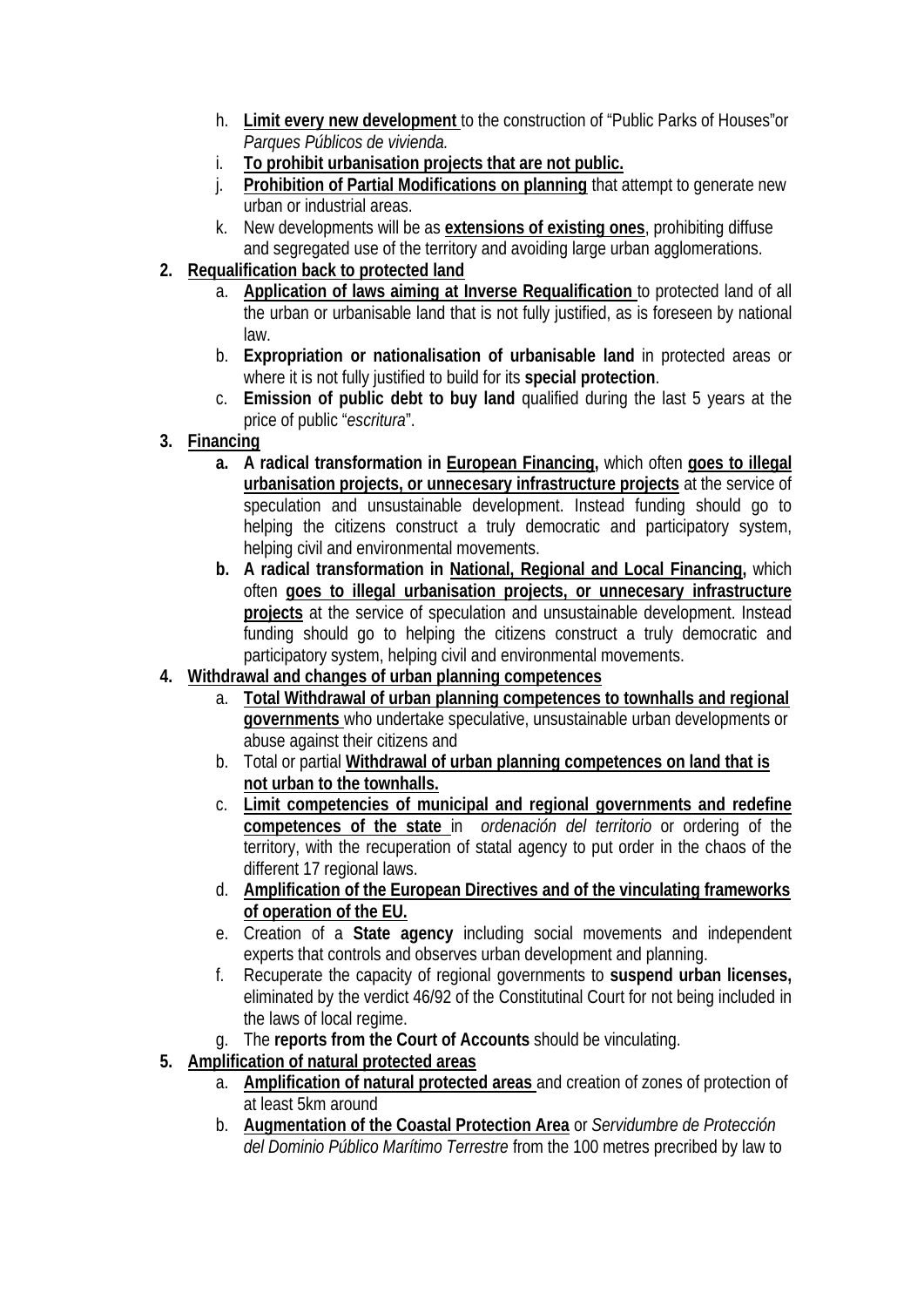500metres, as has been applied in some regions like Galicia, in every place where there are no urban lands or legal constructions.

- c. The application of the Law of Mountains or *Ley de Montes*.
- d. Drastic new measures for the **protection of nature and landscape**.
- e. Drastic new measures for the **protection of cultural heritage.**
- **6. Restriction of use of water resources** prohibiting the use for **golf Camps** unless it is demonstrated that it comes from treated sewage water and obligatory regional reports on the adecuacy of the water use.
- **7. Greater legal and administrative control over the garbage and residues** received from construction, demolition and public works, especially those considered dangerous by European laws.

### **B. The elimination of ALL the legal figures that foster speculation and the generation of new legal figures that ensure a greater control and transparency**:

- **1. Eliminate legal figures that promote speculation:**
	- a. The **added value of land requalification must go to public hands** and not to private owners.
	- b. **The** *Convenio Urbanístico* **(or urban agreement) must be abolished,** since it fosters discretionality, secrecy and speculative actions, therefore being anticonstitutional.
	- c. **The figure of** *Agente Urbanizador* **(or urbanising agent) must be abolished**, since it fosters discretionality, secrecy and speculative actions, therefore being anticonstitutional.
	- d. **The figure of** *Aprovechamiento Futuro de Suelo* **(or future profit of the land) must be abolished**, since it fosters discretionality, secrecy and speculative actions, therefore being anticonstitutional.
- **2. Financing and expropriation laws**
	- a. A **new law** in all regions and at national scale that prevents the abuses done through **expropriation**.
	- b. A new **law of Municipal Financing** that makes townhalls less dependent from urban development and gives them new sources of financing.
	- c. A new **law of Financing of Political Parties** that regulates illegal financing as well as legal financing coming from construction and urban speculation.
- **3. Mafias**
	- a. To put into practice **urgent solutions for the erradication of the rooting of international mafias** in Spain.
- **4. Emty houses**
	- a. **Special taxes on empty houses.**
	- b. **Obligation to occupy empty houses with social renting.**
- **5. Transparency**
	- a. To develop a **culture of transparency** in which the **citizen is informed** of every step to be done in urban planning, including measures like putting banners in affected pieces of land.
	- b. Obligation to do an **annual declaration of goods** owned by elected and freely designated charges of political parties and their direct relatives.
	- c. To develop new mechanisms of **public control from the taxes ministry**, or Ministerio Fiscal.
- **6. Observatories**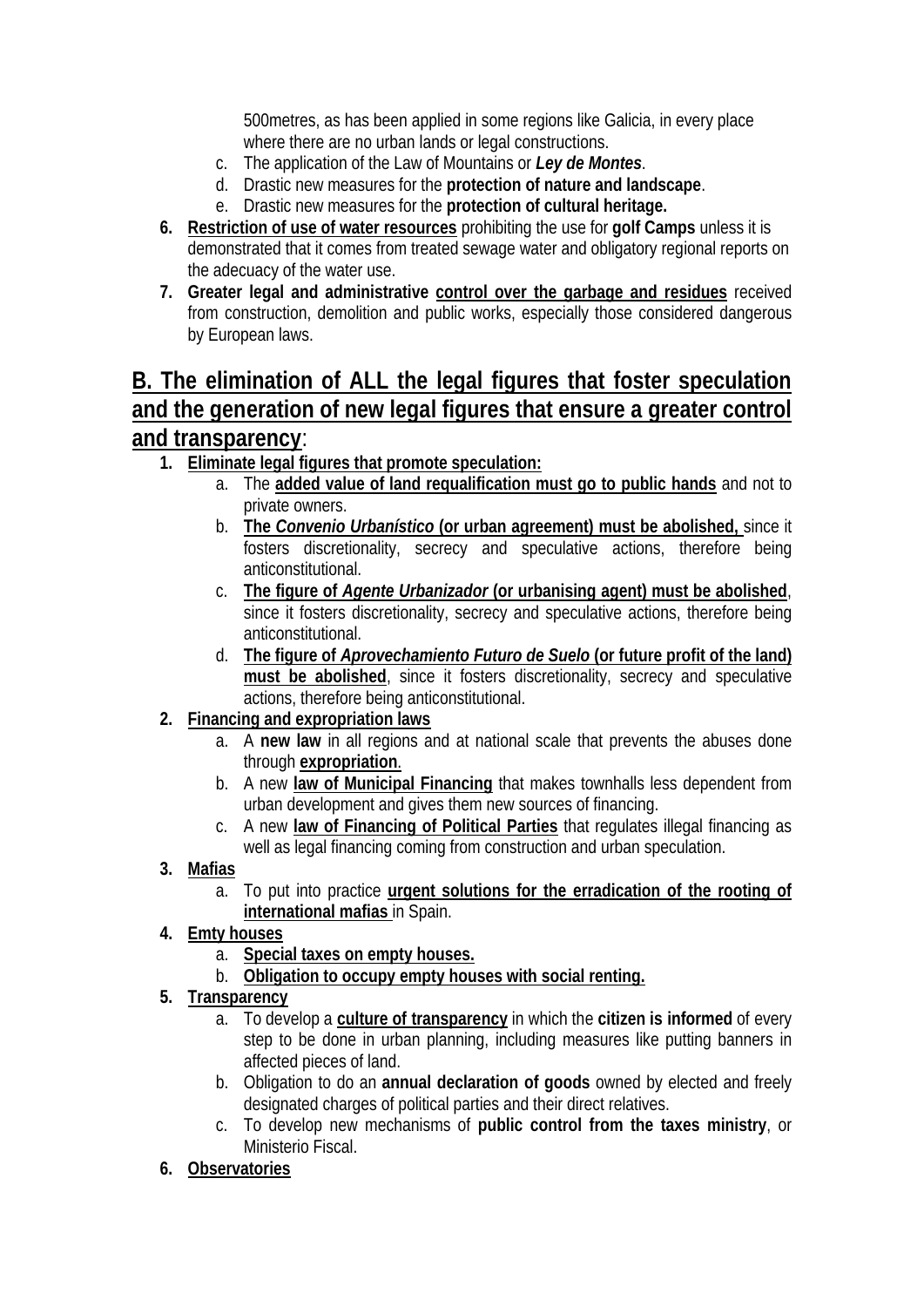- a. Generate **national mechanisms**, committees and observatories of surveillance of illegal urban speculation practices.
- b. **Generate technical commisions with independent experts.**
- **7. Strengthening laws agains irregular practices**
	- a. To develop mechanisms that regulate and avoid the **ownership of huge amounts of land by very few owners**, for example in Madrid six promotors are owners of over 200 million square meters of land.
	- b. To make a modification in law that makes **responsible of the illegalities** the public charges who approve them and the technicians that give favourable reports. Their defence should be paid by those who are finally condemned, and not by public funds as is often the case.
	- c. To Tipify "**reparcelaciones"** or redistributions of land as illegal practice.
	- d. To develop legal mechanisms of **regulation and restriction of the role of the banks** in urban speculation processes.
	- e. Public elections should be with **open and independent lists** of parties constituted by inhabitants of the municipality.
- **8. Public Land**
	- a. To rigorously put into practice the regulation of the *Patrimonio municipal de suelo*, or land owned by the townhall.
	- b. **To prohibit the selling or** *cesiones* **(giving)** of public land.
- **9. To promote a Political Compromise** of a **Pact Against Corruption**, an agreement between all parties, which includes **the destitution** of any elected or freely designated charges who is being or has been accused, processed or condemned by justice.

### **C. The creation of more effective and quick laws:**

- **1. Rapid laws and trials**
	- a. The **creation of a new RAPID LAW**, (like the gender protection law) that ensures a more rapid and effective prevention and protection of citizens and of the territory and heritage.
	- b. The creation of **quick trials,** that allows for quick legal response to urban abuses and environmental damage that becomes otherwise irreversible.
- **2. The articulation of legal mechanisms that put into practice article 47 from the Spanish Constitution**, condemn speculation and guarantee the access to adequate housing.
- **3. Existing laws**
	- a. The **application of existing laws** that protect the territory and the citizens from abuses.
	- b. **To rigorously comply with all European directives** regarding protected areas, water, sewage, fundamental rights and other.
- **4. Strengthening Institutions**
	- a. **Strengthen the** "*fiscalías anticorrupción***"** and **those against environmental and urban abuses** or *delitos medioambientales y urbanísticos*.
	- b. Strengthen the **national and regional Ombudsmen** or "*Defensores del Pueblo*"
	- c. **Create provincial or regional courts** specialised in these illegal practices.
	- d. **Reinforce and amplify contingents of Police** (**guardia civil)** and the measures to detect frauds, illegal constructions and other.
- **5. Demand from judges and prosecutors a radical change in attitude**: they must work always and only at the service of general interest.
- **6. Public Participation**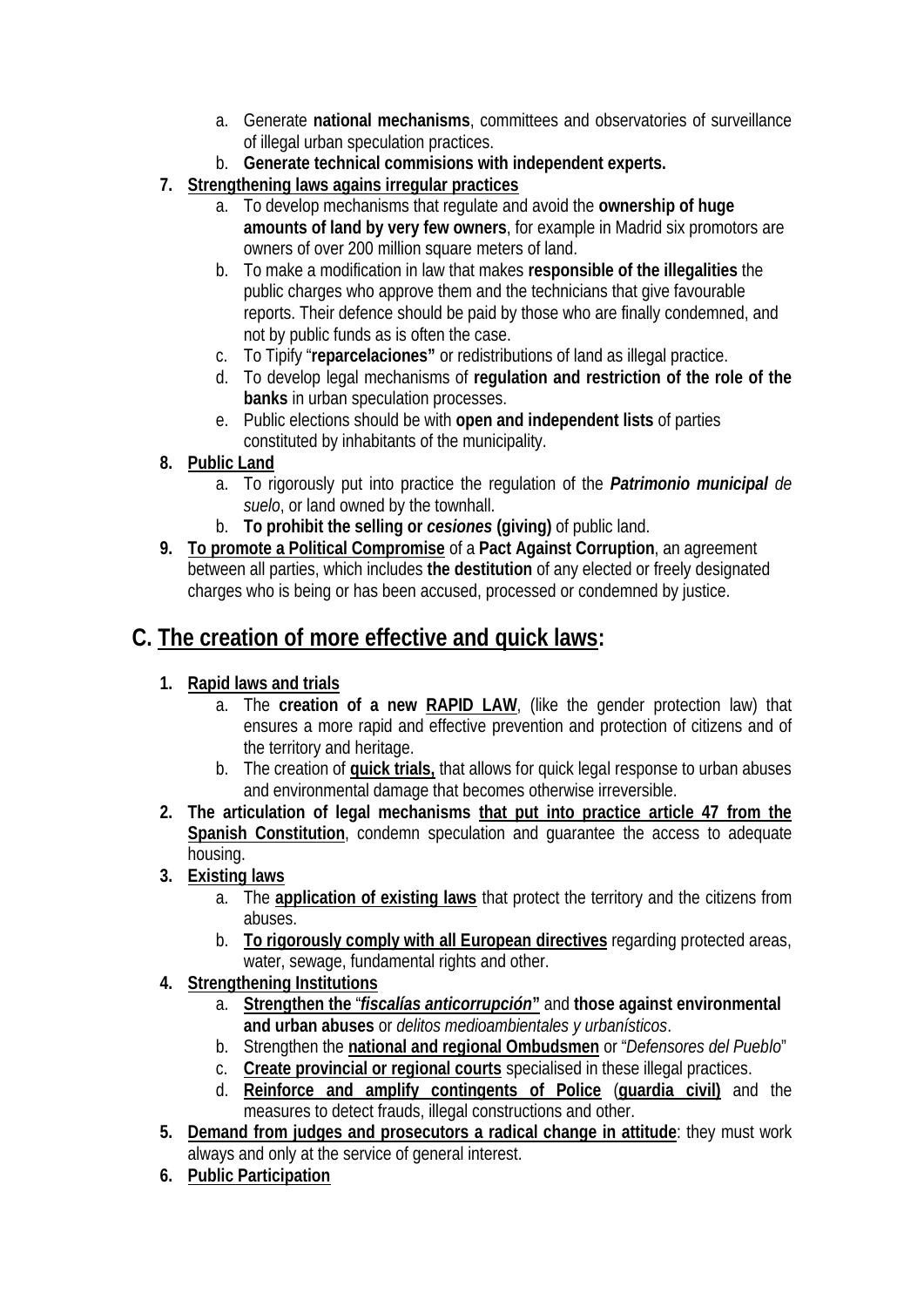- a. **Putting in practice real mechanisms of information and public participation** for a real direct and participatory democracy that incentivates public participation and includes integration of social movements in consultive organisms for every aspect of urban planning.
- b. The development of new kinds of administrative laws that **oblige the administration strictly to comply with public participation policies**.
- c. **Obligatory referendums for the the PGOUs** or General Urbanising Plans of the Town Halls.
- d. **Facilitate the exercise of public action** to associations which defend legality, the environment, cultural heritage or fundamental rights.
- e. **Put in practice the regional and local councils** with participations of all local organisations and civil representatives, including ecologists.
- f. Develop mechanisms of **defence of activists** menaced by politicians, mafias, promotors or other agents.
- **7. Abuses**
	- a. **Measures against Mobbing**, or the abusive practice through which promotors of owners make pressure on people living in houses to leave them for the purpose of undertaking new construction.
	- b. **Measures against abusive contracts** of promotors or estate sellers.
- **8. Housing Policies**
	- a. **Guarantee access to housing for a** 30% of the basic rent.
	- b. **Augment social protected housing, preferably though renting** at the expense of building new VPO (*Viviendas de Protección Oficial*) or Houses of Official Protection.
	- c. **Avoid forcing people to leave their homes** when they cannot pay the rent.
	- d. **Depenalise occupation** of empty houses.
- **9. Demolitions**
	- a. **Demands from the judges exemplary verdicts** in all cases opened at present, acting quickly in the demolition of large projects undertaken by promotors and carefully when it comes to demolishing individual houses of individual owners, who should be compensated if there is evidence that they have been subject to fraudulent activity of an estates agency or promotor.
	- b. **Demand that de verdict of restoration of damaged environments** are put into practice after demolitions.
	- c. **Demand that de relodging or realoccating of people** affected by demolitions is immediately put into practice.
- **10. Regulation of Fraudulent Advertising**
	- a. The articulation and putting in practice of **strict norms and laws as well as control mechanisms against fraudulent advertisements** in the estates industry,
	- b. the articulation and putting in practice of **strict norms and laws as well as control mechanisms against placement of illegal advertisementes** of the estates industry or any other kind in public spaceand their impact in the landscape,
	- c. the articulation and putting in practice of **strict norms and for the obtention of permission to advertise promotions** of any kind related to the estates industry, in public space, the internet or any other space.